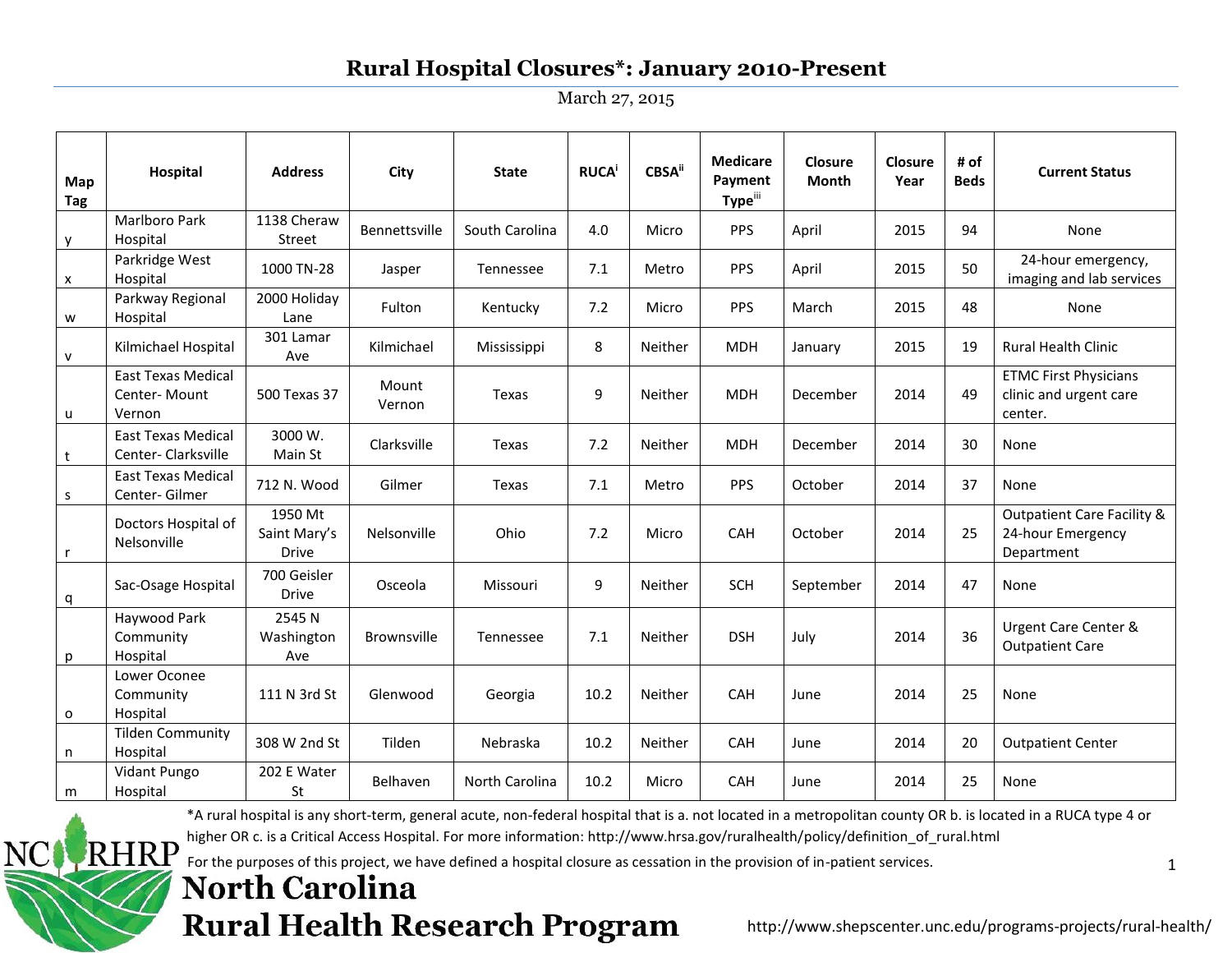March 27, 2015

| Map<br><b>Tag</b> | Hospital                                             | <b>Address</b>                  | City                | <b>State</b>   | <b>RUCA</b>    | <b>CBSA</b> | <b>Medicare</b><br>Payment<br><b>Type</b> | <b>Closure</b><br><b>Month</b> | Closure<br>Year | # of<br><b>Beds</b> | <b>Current Status</b>                                                                                   |
|-------------------|------------------------------------------------------|---------------------------------|---------------------|----------------|----------------|-------------|-------------------------------------------|--------------------------------|-----------------|---------------------|---------------------------------------------------------------------------------------------------------|
|                   | Mid-Valley<br>Hospital                               | 1400 Main St                    | Peckville           | Pennsylvania   | $\mathbf{1}$   | Metro       | CAH                                       | June                           | 2014            | 25                  | <b>Urgent Care &amp; Outpatient</b><br>Center                                                           |
| $\mathsf k$       | Nicholas County<br>Hospital                          | 2325<br>Concrete Rd             | Carlisle            | Kentucky       | 10.2           | Neither     | CAH                                       | May                            | 2014            | 16                  | None                                                                                                    |
|                   | Good Shepherd<br><b>Medical Center</b>               | 404 N<br>Kaufman St             | Linden              | Texas          | 10.1           | Neither     | CAH                                       | April                          | 2014            | 25                  | None                                                                                                    |
| $\mathbf i$       | North Adams<br>Regional Hospital                     | 71 Hospital<br>Ave              | North Adams         | Massachusetts  | 4.1            | Metro       | <b>MDH</b>                                | March                          | 2014            | 98                  | 24-hr Emergency Facility<br>opened by Berkshire Med<br>Ctr 05/2014 and Imaging<br>center opened 07/2014 |
| h                 | Lake Whitney<br><b>Medical Center</b>                | 200 N San<br>Jacinto St         | Whitney             | Texas          | 10.1           | Neither     | <b>MDH</b>                                | March                          | 2014            | 49                  | None                                                                                                    |
| g                 | Gibson General<br>Hospital                           | 200 Hospital<br>Dr              | Trenton             | Tennessee      | $\overline{7}$ | Neither     | <b>MDH</b>                                | January                        | 2014            | 41                  | <b>Urgent Care &amp; Outpatient</b><br>Center                                                           |
| $\mathsf f$       | <b>Humboldt General</b><br>Hospital                  | 3525 Chere<br>Carol Rd          | Humboldt            | Tennessee      | 7.1            | Neither     | <b>PPS</b>                                | January                        | 2014            | 42                  | <b>Emergency Department</b><br>& Outpatient Center                                                      |
| e                 | Florala Memorial<br>Hospital                         | 24273 5th<br>Avenue             | Florala             | Alabama        | 3              | Neither     | <b>PPS</b>                                | December                       | 2013            | 22                  | Primary care clinic re-<br>opened 04/2014,<br>Addiction rehab center<br>planned                         |
| d                 | <b>Wise Regional</b><br>Health System-<br>Bridgeport | 1905<br>Doctors'<br>Hospital Dr | Bridgeport          | Texas          | 7.0            | Metro       | <b>PPS</b>                                | December                       | 2013            | 35                  | <b>Urgent Care and</b><br>ambulatory Center                                                             |
| $\mathsf{c}$      | St. Andrews<br>Hospital                              | 6TH St<br>Andrews Ln            | Boothbay<br>Harbor  | Maine          | 10             | Neither     | CAH                                       | October                        | 2013            | 25                  | 24 hour Urgent Care<br>Center                                                                           |
| $\mathsf b$       | <b>Blowing Rock</b><br>Hospital                      | 418 Chestnut<br>Dr              | <b>Blowing Rock</b> | North Carolina | 10.1           | Micro       | CAH                                       | October                        | 2013            | 25                  | Skilled Nursing & Rehab<br>Facility                                                                     |
| a                 | Lee Regional<br><b>Medical Center</b>                | 127 Health<br>Care Dr           | Pennington<br>Gap   | Virginia       | 10.1           | Neither     | <b>MDH</b>                                | October                        | 2013            | 70                  | None                                                                                                    |

RHRP **North Carolina Rural Health Research Program** 

NC(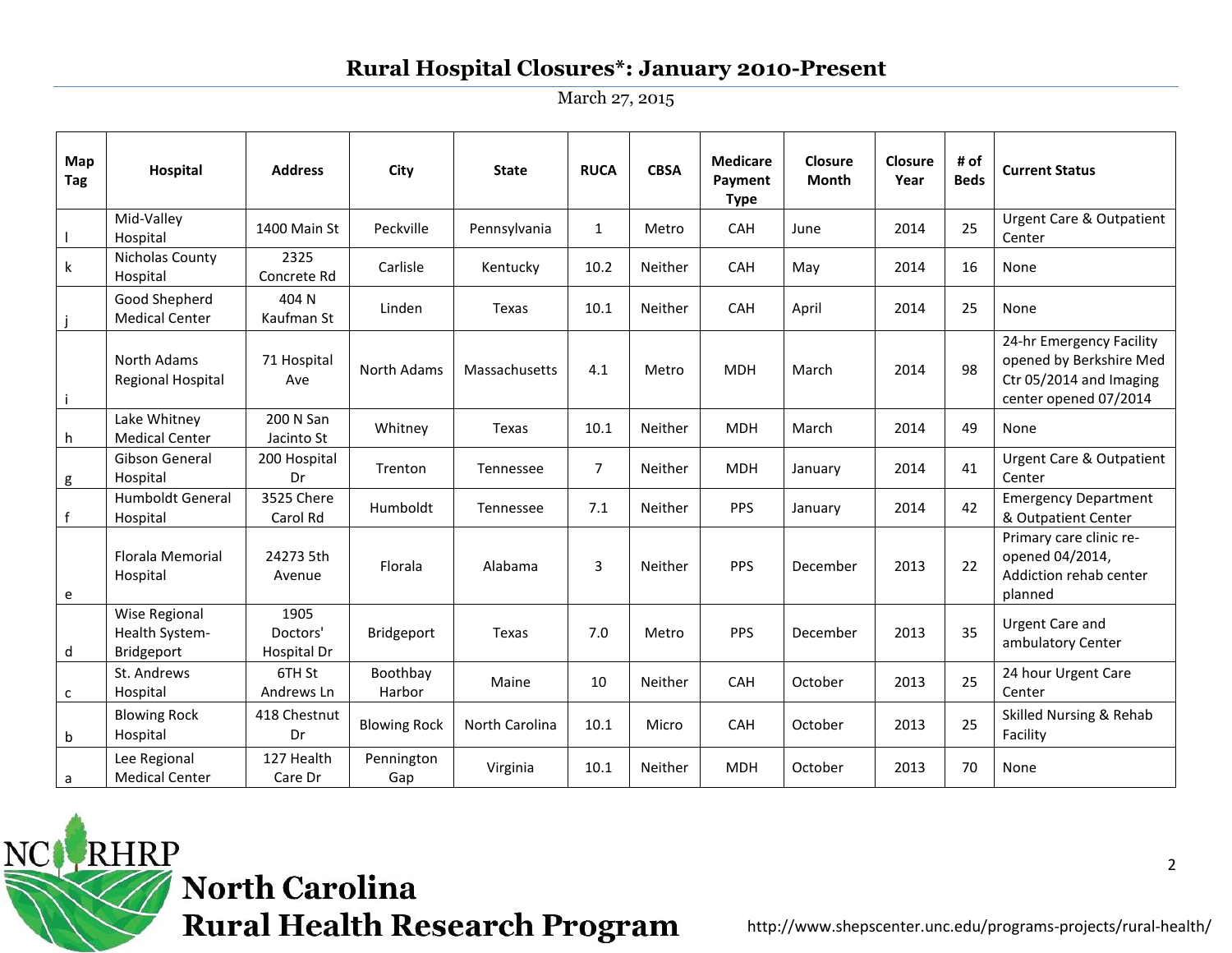March 27, 2015

| Map<br>Tag   | <b>Hospital</b>                                                 | <b>Address</b>                      | City                | <b>State</b> | <b>RUCA</b>    | <b>CBSA</b> | <b>Medicare</b><br>Payment<br><b>Type</b> | Closure<br>Month | Closure<br>Year | # of<br><b>Beds</b> | <b>Current Status</b>                                                                                                               |
|--------------|-----------------------------------------------------------------|-------------------------------------|---------------------|--------------|----------------|-------------|-------------------------------------------|------------------|-----------------|---------------------|-------------------------------------------------------------------------------------------------------------------------------------|
| $\mathsf{Z}$ | <b>Charlton Memorial</b><br>Hospital                            | 2449 3rd St                         | Folkston            | Georgia      | $\overline{2}$ | Neither     | CAH                                       | August           | 2013            | 15                  | None                                                                                                                                |
| Υ            | People's Choice<br><b>Medical Center of</b><br>Humphreys County | 500 C C Rd                          | Belzoni             | Mississippi  | 7.2            | Neither     | CAH                                       | August           | 2013            | 25                  | None                                                                                                                                |
| Χ            | Cozby-Germany<br>Hospital                                       | 707N<br>Waldrip St                  | <b>Grand Saline</b> | Texas        | 7.1            | Neither     | SCH                                       | August           | 2013            | 24                  | None                                                                                                                                |
| W            | Shelby Regional<br><b>Medical Center</b>                        | 602 Hurst St                        | Center              | Texas        | 7.2            | Neither     | <b>PPS</b>                                | July             | 2013            | 54                  | None                                                                                                                                |
| V            | Corcoran District<br>Hospital                                   | 1310 Hanna<br>Ave                   | Corcoran            | California   | 4.1            | Metro       | PPS                                       | March            | 2013            | 32                  | Rural Health Clinic<br>remains                                                                                                      |
| U            | <b>Calhoun Memorial</b><br>Hospital                             | 55 R E<br>Jennings Ave<br><b>SE</b> | Arlington           | Georgia      | $\overline{2}$ | Neither     | CAH                                       | March            | 2013            | 25                  | None                                                                                                                                |
| $\top$       | Stewart-Webster<br>Hospital                                     | 580 Alston St                       | Richland            | Georgia      | 10.1           | Neither     | CAH                                       | March            | 2013            | 25                  | None                                                                                                                                |
| $\mathsf S$  | Elba General<br>Hospital                                        | 987 Drayton<br><b>St</b>            | Elba                | Alabama      | 10.2           | Micro       | <b>MDH</b>                                | February         | 2013            | 20                  | Skilled Nursing & Rehab<br>Facility expanded into<br>hospital building                                                              |
| R            | Renaissance<br><b>Hospital Terrell</b>                          | 1551 State<br>Highway 34            | Terrell             | Texas        | 4.1            | Metro       | <b>PPS</b>                                | February         | 2013            | 106                 | None                                                                                                                                |
| Q            | <b>Chilton Medical</b><br>Center                                | 1010 Lay<br>Dam Rd                  | Clanton             | Alabama      | 7.1            | Metro       | PPS                                       | November         | 2012            | 27                  | None                                                                                                                                |
| P            | Colorado-Fayette<br><b>Medical Center</b>                       | 400 Youens<br>Dr                    | Weimar              | Texas        | 10.1           | Neither     | <b>MDH</b>                                | August           | 2012            | 38                  | None                                                                                                                                |
| O            | Muskogee<br>Community<br>Hospital                               | 2900 North<br>Main St               | Muskogee            | Oklahoma     | 4              | Micro       | <b>PPS</b>                                | July             | 2012            | 45                  | East campus of new<br>Eastar Health System<br>offers outpatient<br>services, imaging,<br>occupational service and<br>a sleep center |

NC RHRP **North Carolina Rural Health Research Program**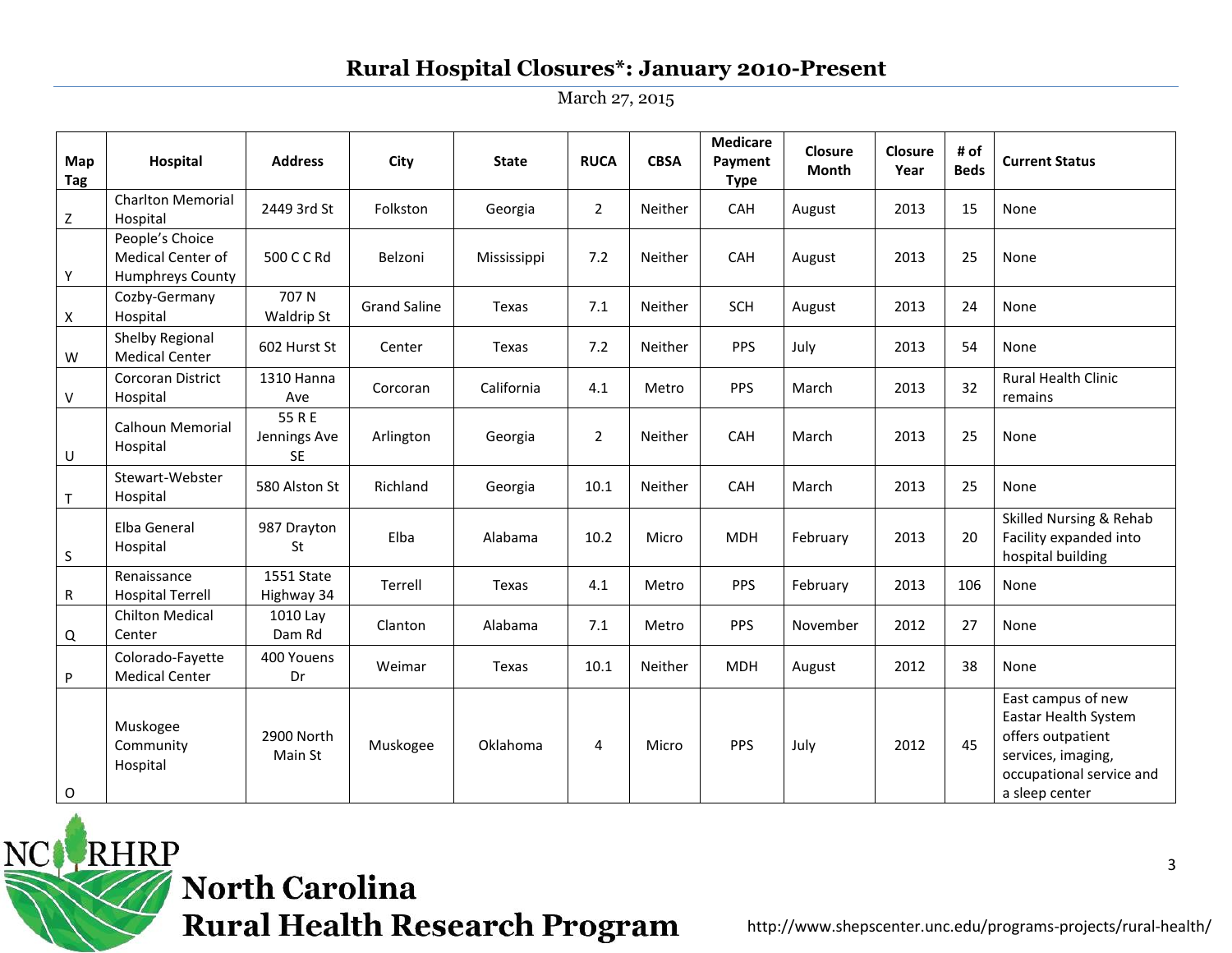March 27, 2015

| Map<br><b>Tag</b> | Hospital                                                            | <b>Address</b>                     | City              | <b>State</b>   | <b>RUCA</b>    | <b>CBSA</b> | <b>Medicare</b><br>Payment<br><b>Type</b> | Closure<br>Month | Closure<br>Year | # of<br><b>Beds</b> | <b>Current Status</b>                                                                                                                              |
|-------------------|---------------------------------------------------------------------|------------------------------------|-------------------|----------------|----------------|-------------|-------------------------------------------|------------------|-----------------|---------------------|----------------------------------------------------------------------------------------------------------------------------------------------------|
| N                 | Florence<br>Community<br>Healthcare                                 | 450 West<br>Adamsville<br>Rd       | Florence          | Arizona        | 4.1            | Metro       | CAH                                       | June             | 2012            | 25                  | None                                                                                                                                               |
| M                 | <b>Hart County</b><br>Hospital                                      | 138 W<br>Gibson St                 | Hartwell          | Georgia        | $\overline{7}$ | Neither     | <b>MDH</b>                                | May              | 2012            | 82                  | None                                                                                                                                               |
| L                 | Cheboygan<br><b>Memorial Hospital</b>                               | 748 S Main                         | Cheboygan         | Michigan       | $\overline{7}$ | Neither     | CAH                                       | April            | 2012            | 25                  | 24-hr Emergency<br>Deparment & Outpatient<br>Services Center                                                                                       |
| К                 | Saint Catherine<br><b>Medical Center</b><br><b>Fountain Springs</b> | 101 Broad St                       | Ashland           | Pennsylvania   | 7.2            | Micro       | PPS                                       | April            | 2012            | 53                  | None                                                                                                                                               |
|                   | <b>Bamberg County</b><br><b>Memorial Hospital</b>                   | 509 North St                       | Bamberg           | South Carolina | 7.2            | Neither     | <b>PPS</b>                                | April            | 2012            | 59                  | None                                                                                                                                               |
|                   | Physicians Choice<br>Hospital-Fremont                               | 2390<br>Enterprise<br><b>Drive</b> | Fremont           | Ohio           | 4              | Micro       | PPS                                       | March            | 2012            | 8                   | None                                                                                                                                               |
| н                 | Hualapai Mountain<br><b>Medical Center</b>                          | 3801 Santa<br>Rosa Dr              | Kingman           | Arizona        | 4              | Metro       | <b>PPS</b>                                | September        | 2011            | 70                  | Acute Rehabilitation unit                                                                                                                          |
| G                 | South West<br>Alabama Medical<br>Center                             | 33700<br>Highway 43                | Thomasville       | Alabama        | 7.1            | Neither     | <b>PPS</b>                                | August           | 2011            | 27                  | None                                                                                                                                               |
| F                 | <b>Central Kansas</b><br><b>Medical Center</b>                      | 3515<br>Broadway                   | <b>Great Bend</b> | Kansas         | 4              | Micro       | Re-based<br><b>SCH</b>                    | April            | 2011            | 41                  | Renamed St. Rose<br>Ambulatory & Surgical<br>Center & offers urgent<br>care, outpatient services,<br>imaging services and<br>sleep disorder center |
| E                 | Randolph Medical<br>Center                                          | 59928<br>Highway 22                | Roanoke           | Alabama        | 7.2            | Neither     | CAH                                       | March            | 2011            | 12                  | <b>None</b>                                                                                                                                        |

RHRP **North Carolina Rural Health Research Program** 

NC.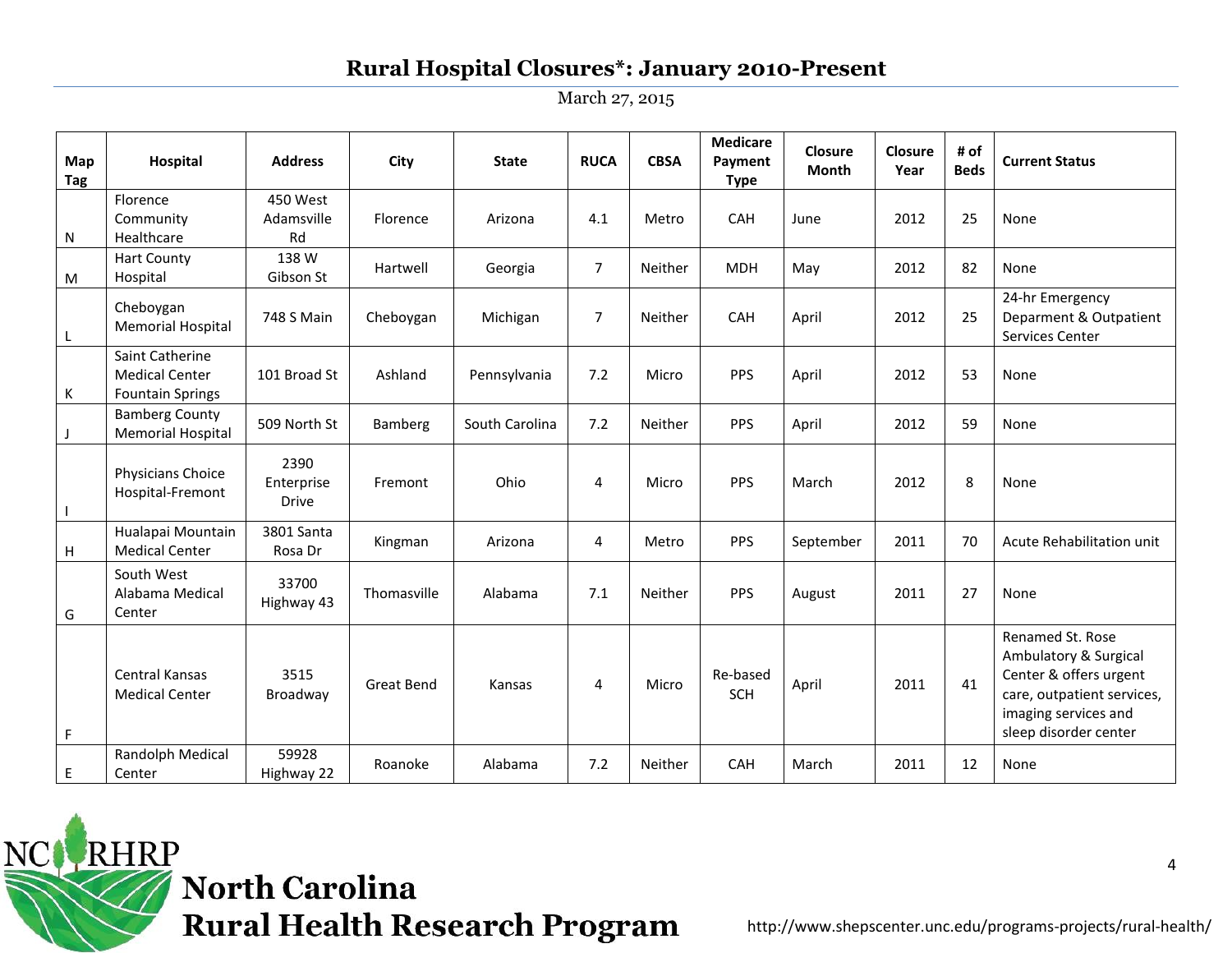March 27, 2015

| Map<br>Tag | Hospital                                  | <b>Address</b>            | City      | <b>State</b> | <b>RUCA</b> | <b>CBSA</b> | <b>Medicare</b><br>Payment<br>Type | <b>Closure</b><br><b>Month</b> | <b>Closure</b><br>Year | # of<br><b>Beds</b> | <b>Current Status</b>                                                    |
|------------|-------------------------------------------|---------------------------|-----------|--------------|-------------|-------------|------------------------------------|--------------------------------|------------------------|---------------------|--------------------------------------------------------------------------|
| D          | Franciscan Skemp<br><b>Medical Center</b> | 464 S Saint<br>Joseph Ave | Arcadia   | Wisconsin    | 7           | Neither     | CAH                                | March                          | 2011                   | 25                  | Mayo clinic remains                                                      |
| C          | Lakeside Medical<br>Center                | 129 6th Ave<br><b>SE</b>  | Pine City | Minnesota    | 7.1         | Neither     | <b>PPS</b>                         | December                       | 2010                   | 10                  | Nursing home,<br>occupational/physical<br>therapy and dialysis<br>center |
| B          | Holy Infant<br>Hospital                   | 512 Main St               | Hoven     | South Dakota | 10          | Neither     | Re-based<br><b>SCH</b>             | October                        | 2010                   | 22                  | Clinic open 2-3 days per<br>week                                         |
| A          | Kingsburg Medical<br>Center               | 1200 Smith<br>St          | Kingsburg | California   | 4.1         | Metro       | <b>PPS</b>                         | May                            | 2010                   | 15                  | None                                                                     |

<sup>i</sup>RUCAs- Rural-Urban Commuting Area Codes, are a new Census tract-based classification scheme that utilizes the standard Bureau of Census Urbanized Area and Urban Cluster definitions in combination with work commuting information to characterize all of the nation's Census tracts regarding their rural and urban status and relationships. In addition, a ZIP Code RUCA approximation was developed. For more information: http://depts.washington.edu/uwruca/

\_\_\_\_\_\_\_\_\_\_\_\_\_\_\_\_\_\_\_\_\_\_\_\_\_\_\_\_\_\_\_\_\_\_\_\_\_\_\_\_\_\_\_\_\_\_\_\_\_\_\_\_\_\_\_\_\_\_\_\_\_\_\_\_\_\_\_\_\_\_\_\_\_\_\_\_\_\_\_\_\_\_\_\_\_\_\_\_\_\_\_\_\_\_\_\_\_\_\_\_\_\_\_\_\_\_\_\_\_\_\_\_\_\_\_\_\_\_\_\_\_\_\_\_\_\_\_\_\_\_\_

ii CBSA-"Core Based Statistical Area" is a collective term for both metro and micro areas. A metro area contains a core urban area of 50,000 or more population, and a micro area contains an urban core of at least 10,000 (but less than 50,000) population. Each metro or micro area consists of one or more counties and includes the counties containing the core urban area, as well as any adjacent counties that have a high degree of social and economic integration (as measured by commuting to work) with the urban core. For more information: http://www.census.gov/population/metro/

iii DSH- Disproportionate Share Hospital CAH- Critical Access Hospital MDH- Medicare Dependent Hospital PPS- Prospective Payment System SCH- Sole Community Hospital/re-based Sole Community Hospital

# **RHRP North Carolina Rural Health Research Program**